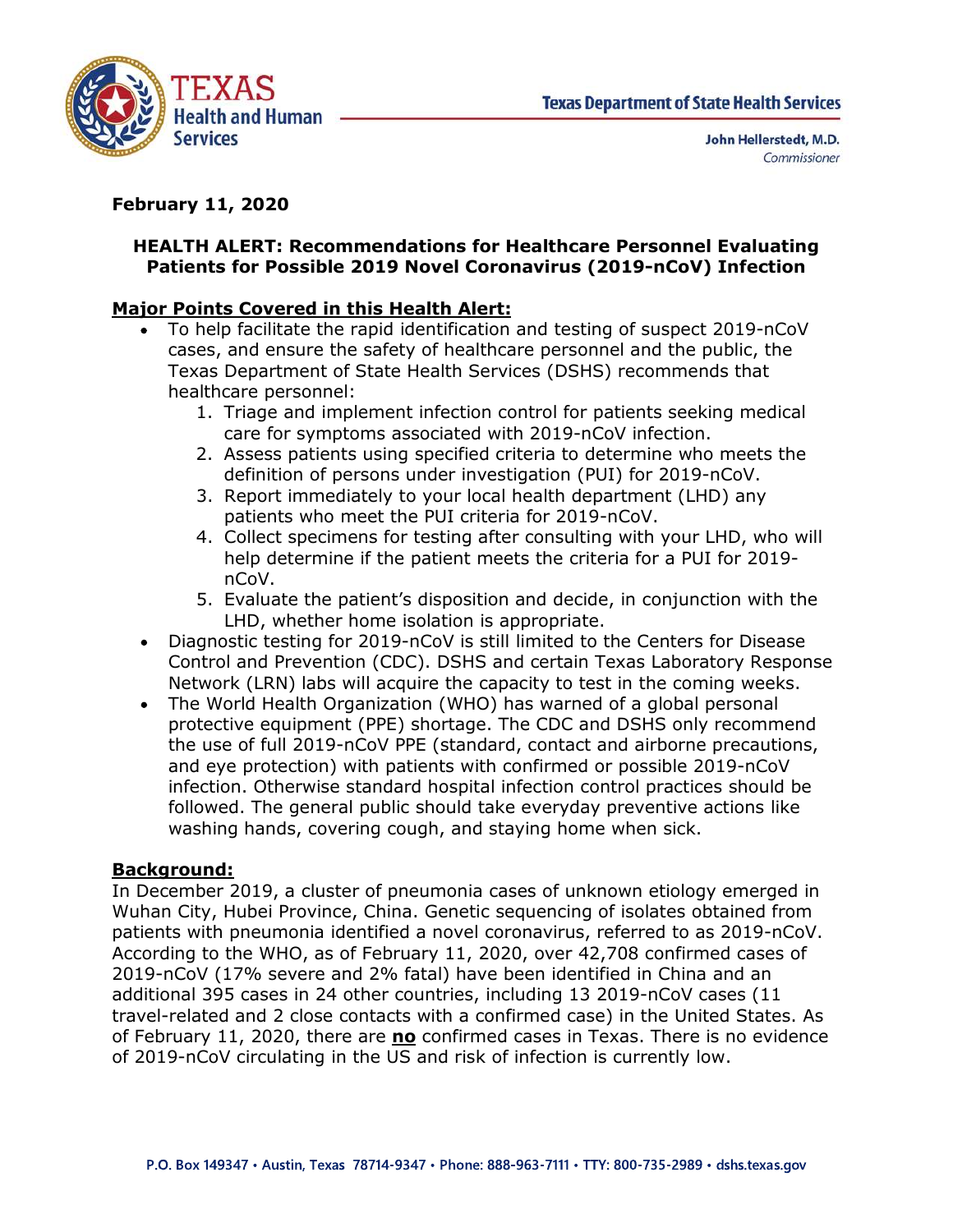On 1/30/2020, the WHO declared the outbreak of 2019-nCoV a Public Health Emergency of International Concern (PHEIC). The CDC has issued a Level 3 travel warning, recommending that individuals avoid all nonessential travel to China. The On 1/30/2020, the WHO declared the outbreak of 2019-nCoV a Public Health<br>Emergency of International Concern (PHEIC). The CDC has issued a Level 3 travel<br>warning, recommending that individuals avoid all nonessential travel coronavirus has been declared a public health emergency in the U.S. Beginning at 5 On 1/30/2020, the WHO declared the outbreak of 2019-nCoV a Public Health<br>Emergency of International Concern (PHEIC). The CDC has issued a Level 3 travel<br>warning, recommending that individuals avoid all nonessential travel On 1/30/2020, the WHO declared the outbreak of 2019-nCoV a Public Health<br>Emergency of International Concern (PHEIC). The CDC has issued a Level 3 travel<br>ewarning, recommending that individuals avoid all nonessential travel potential exposure. Those returning from other parts of China will be asked to stay On 1/30/2020, the WHO declared the outbreak of 2019-nCoV a Public Health Emergency of International Concern (PHEIC). The CDC has issued a Level 3 travel warning, recommenting that individuals avoid all nonessential travel On 1/30/2020, the WHO declared the outbreak of 2019-nCoV a Public Health<br>Emergency of International Concern (PHEIC). The CDC has issued a Level 3 travel<br>warning, recommending that individuals avoid all nonessential travel funneled through 11 airports that are equipped to screen passengers for symptoms On 1/30/2020, the WHO declared the outbreak of 2019-nCoV a Public Health<br>Emergency of International Concern (PHEIC). The CDC has issued a Level 3 travel<br>warning, recommending that individuals avoid all nonessential travel is among those airports. On 1/30/2020, the WHO declared the outtbreak of 2019-nCoV a Public Health<br>
Emergency of International Concern (PHEIC). The CDC has issued a Level 3 travel<br>
ewarning, recommending that individuals avoid all nonessential tr On 1/30/2020, the wind used une woutereal of a curst in experiment of the margency of International Concern (PHEIC). The CDC has issued a Level 3 travel<br>
Werming, recommending that individuals avoid all nonessential travel Enter of the methanomic collecting (Frict). The CUC has issued a Lever 3 tave is the and Human Services Secretary Alex Azar amounced on 1/31/2020 that the origins are original the origins are original to China. The origins y, recommenting that may thous about an interessented for the Using the state of a public helath emergency in the U.S. Beginning at 5 n 2/2/2020, that the interest of a public helath emergency in the U.S. Beginning at 5 n Cousting and perminent infection control for particular bises and perminent resolution. The ce, China will be subject to a mandatory 14-day quarantine after last soure. Those returning from other parts of China will be ask Frowmer, cunne with the stupled to a minimatory 1<sup>-1-tra</sup> quantitative anter iast.<br>Hal exposure. Those returning from other parts of China will be asked to stay<br>of experiments, and report to public health officials daily

# Recommendations to Healthcare Personnel:

Early recognition is critical to limiting the spread of 2019-nCoV in the United States. The following steps will help facilitate the rapid identification and testing of suspect 2019-nCoV cases and ensure the safety of healthcare personnel and the public.

- or exposure to anyone diagnosed with 2019-nCoV infection.
	- Obtaining a detailed travel history with locations and corresponding
- mainland China, especially Wuhan City or another city in Hubei Province, should be provided with a facemask and placed in a negative pressure room s are the least potential explosive. All mights from Chinal out of the dost will be determined to the domal control of exposure to 2019-nCoV. Dallas-Fort Worth International Airport (DFW) any those airports. As the equippe available). For exposure to actribute the speed of 2019-nCoV international ranport (Dr w)<br>and those airports.<br> **annendations to Healthcare Personnel:**<br>
Healthcare personnel adentification and testing of suspect<br>
flowing steps will he
- ion control<br>as well as<br>ng for<br>clude use<br>ves, and<br>ion control<br><u>I.html</u>.<br>the<br>Page 2 of 5 measures, including standard, contact, and airborne precautions, as well as **nmendations to Healthcare Personnel:**<br>ecognition is critical to limiting the spread of 2019-nCoV in the United States.<br>Clowing steps will help facilitate the rapid identification and testing of suspect<br>CCV cases and ensur patients with suspected 2019-nCoV infection. These precautions include use ecogymion's cultural to imming the spired of zour-shoot in the onice states.<br>Howing steps will help facilitate the rapid identification and testing of suspect<br>CoV cases and ensure the safety of healthcare personnel and the face shield/eye protection. The CDC guidance on 2019-nCoV infection control in healthcare settings can be found at Let the symptoms associated with Corollation and Capital Capital Capital Capital and the political of the coronavirus of the coronavirus of the control of the control of the control of the control of the and the symptom of Associate presenting with the real respiratory complenates (e.g., cougin of<br>shortness of preach) about travel to China within 14 days of symptom onset<br>or exposure to anyone diagnosed with 2019-nCoV infection.<br>Obtaining a d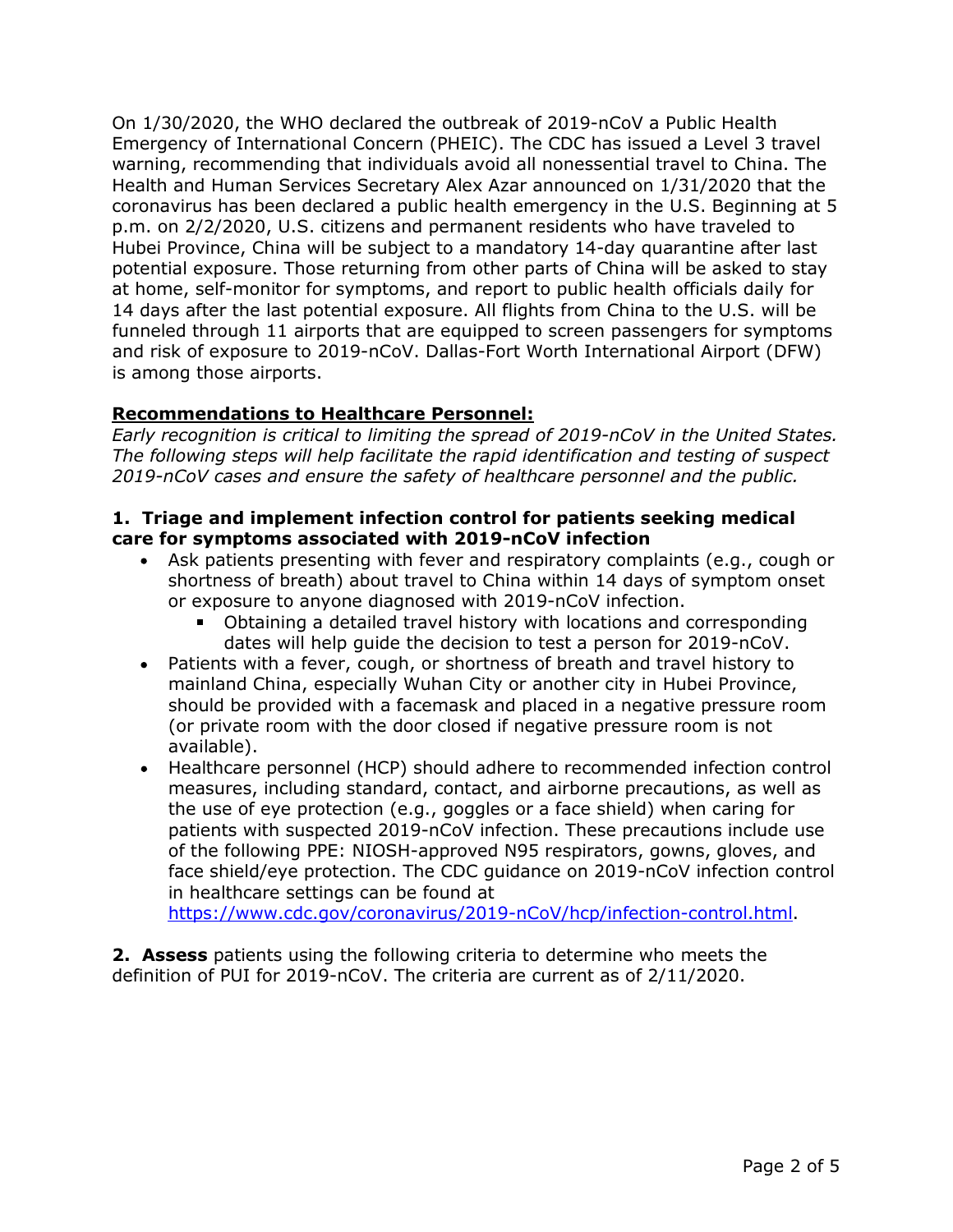## Table 1. DSHS 2019-nCoV PUI Criteria (as of 2/11/2020)

n assessing<br>rely<br>mCoV (e.g.,<br>ient).<br>Js.<br>or travelers<br>ower<br>nCoV is<br>d in<br>red by local<br>2019-nCoV<br>esses with<br>red).<br>Page 3 of 5 Data to inform the definition of close contact are limited. Considerations when assessing coughing likely increases exposure risk as does exposure to a severely ill patient). Special consideration should be given to those exposed in health care settings.

<sup>3</sup> Documentation of laboratory-confirmation of 2019-nCoV may not be possible for travelers or persons caring for patient in other countries.

<sup>4</sup> Category also includes any member of a cluster of patients with severe acute lower consultation with state and local health departments regardless of travel history. Fre (e.g., yours, goves, incorner-tenined inspossione was respirator, eye protection),<br>the department department of the action of the barrier of the barrier of the barrier of the barrier of the partom with a 2019-nCoV case cose connet carm interded with infections secretions of a 2019-nCoV case. -or-<br>b) having dreat contact with infections secretions of a 2019-nCoV case of e.g., being<br>b coughed on) while not wearing recommended personal prot Wating area or nouth war a 2019-ncov case. - or<br>- by having direct contact with infectious secretions of a 2019-nCoV case (e.g., being<br>coughed on) while not wearing recommended personal protective equipment.<br>See CDC's <u>In</u>

<sup>5</sup> For persons with travel to China within 14 days that are being regularly monitored by local

<sup>1</sup> Fever may be subjective or confirmed.

<sup>2</sup> Close contact is defined as:

a) being within approximately 6 feet (2 meters) of a 2019-nCoV case for a prolonged waiting area or room with a 2019-nCoV case. - or-**Example 10** exposite of exposite contact include the duration is rapidly evolving and the criteria for PUIs may change as more systic morntation becomes available. For the most current criteria, please visit  $\frac{3.21}{1.0$ is situation is rapidly evolving and the criteria for PUIs may change as more<br>promation becomes available. For the most current criteria, please visit<br>station becomes available. For the most current criteria, hease visit<br>s rever limit approximately is computed to the electric material of the electric product as the product of the provides provides provides provides provides provides provides provides provides provides provides provides provi Coose Contact is delifice as:<br>
Lead being within approximately 6 feet (2 meters) of a 2019-nCoV case for a prolonged<br>
profo friem (for healthcare providers prolonged exposure could be considered more<br>
than 1-2 minutes) whi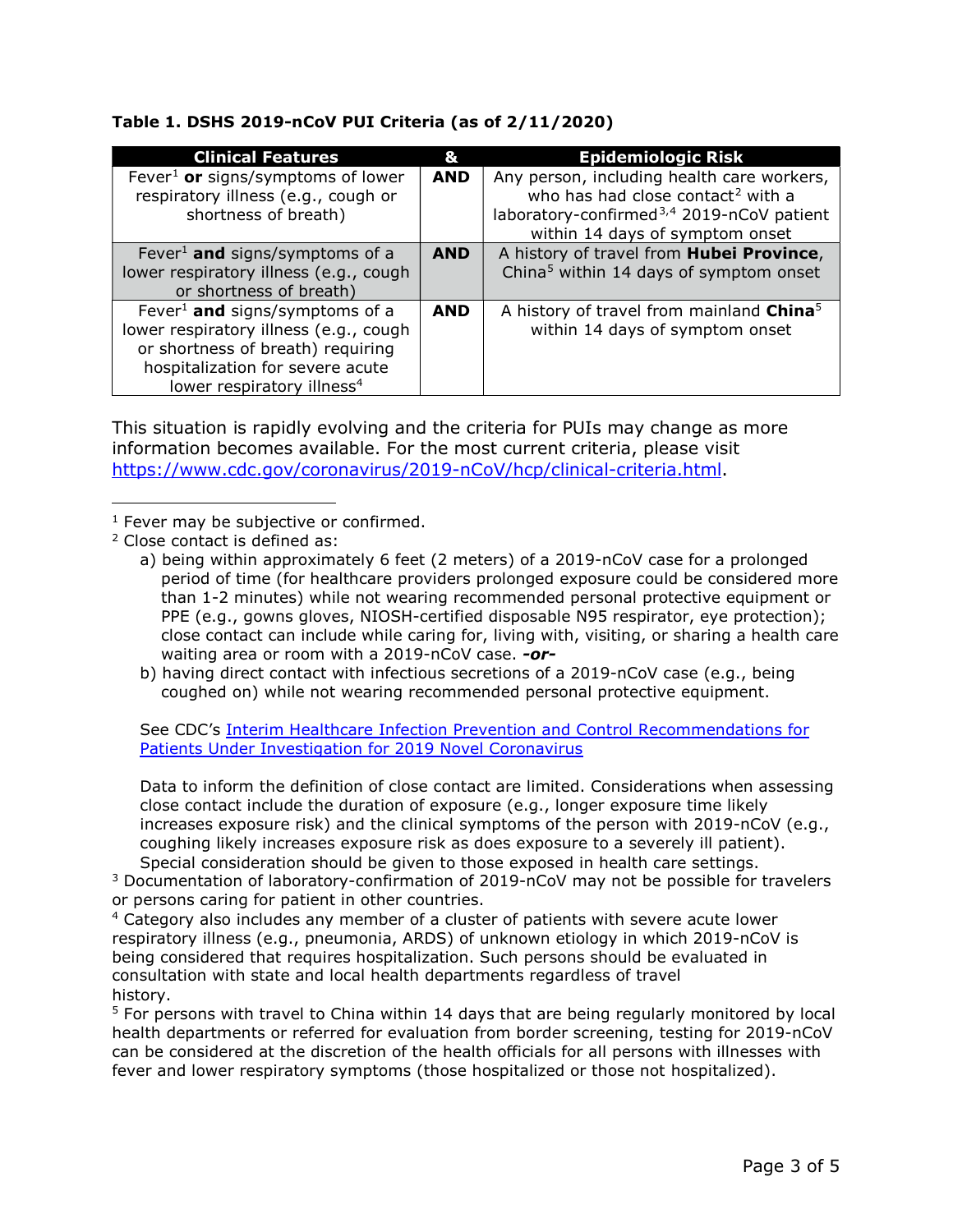**3. Report immediately to your local health department** any patients who<br>meet the PUI criteria for 2019-nCoV. If there are questions regarding the PUI<br>criteria or there is uncertainty whether a patient meets the PUI criter meet the PUI criteria for 2019-nCoV. If there are questions regarding the PUI **3. Report immediately to your local health department** any patients who<br>meet the PUI criteria for 2019-nCoV. If there are questions regarding the PUI<br>criteria or there is uncertainty whether a patient meets the PUI criter **3. Report immediately to your local health department** any patients who<br>meet the PUI criteria for 2019-nCoV. If there are questions regarding the PUI<br>criteria or there is uncertainty whether a patient meets the PUI criter

**3. Report immediately to your local health department** any patients who<br>meet the PUI criteria for 2019-nCoV. If there are questions regarding the PUI<br>criteria or there is uncertainty whether a patient meets the PUI criter **3. Report immediately to your local health department** any patients who<br>meet the PUI criteria for 2019-nCoV. If there are questions regarding the PUI<br>criteria or there is uncertainty whether a patient meets the PUI crite diagnostic testing, the CDC recommends collecting upper respiratory specimens **3. Report immediately to your local health department** any patients who<br>meet the PUI criteria for 2019-nCoV. If there are questions regarding the PUI<br>criteria or there is uncertainty whether a patient meets the PUI crite **3. Report immediately to your local health department** any patients who meet the PUI criteria for 2019-nCoV. If there are questions regarding the PUI criteria, of the contact your LHD for a consultation. You can find you **3. Report immediately to your local health department** any patients who<br>meet the PUI criteria for 2019-nCoV. If there are questions regarding the PUI<br>criteria or there is uncertainty whether a patient meets the PUI crite area's LRN lab. port immediately to your local health department any patients who<br>he PUI criteria for 2019-nCoV. If there are questions regarding the PUI<br>or there is uncertainty whether a patient meets the PUI criteria, please<br>y tour LHD **port immediately to your local health department** any patients<br>he PUI criteria for 2019-nCoV. If there are questions regarding the I<br>or there is uncertainty whether a patient meets the PUI criteria, ple<br>1 vour LHD for a c mete the Tot enter of the consultation. You, an outer and questions regarding the rot<br>
contact you can find you the patient meets the PUI criteria, please<br>
https://dshs.texas.gov/regions/2019-nCoV-local-Health-Entities/.<br> check the patient of the patient of the entired to the consultation. You can find your LHD at<br> **A. Collect specimens for testing** after consulting with your LHD, who will help<br>
determine if the patient metast be criteria f

- 
- Specimens should be stored at 2-8°C.
	- o Additional details from CDC on specimen collection can be at https://www.cdc.gov/coronavirus/2019-nCoV/lab/guidelines-clinicalspecimens.html.
- Once specimens have been collected, the facility should coordinate with the

provide the patient with the CDC's home care and isolation guidance. This guidance is available at https://www.cdc.gov/coronavirus/2019-ncov/hcp/guidance-homecare.html.

# Testing for 2019 Novel Coronavirus (2019-nCoV):

At this time, diagnostic testing for 2019-nCoV can only be conducted at the CDC. (noting three facility should coordinate with productive coupls. Once specimens have been collected,<br>
the healthcare facility should coordinate with the LHD to facilitate shipping to the<br>
area's LRN lab.<br>
• Proper infectio specimens to their enterpretations of the specimens in the theorem is the healthcare facility should coordinate with the LHD to facilitate shipping to the area's LRN lab.<br>
• Proper infection control should be maintained w Free interimentation controls should be maintained when collecting specimens.<br>
The Proper infection control should be stored at 2-8°C.<br>
• Proper infection controls should be stored at 2-8°C.<br>
• Additional details from CDC For 2019 Hotel at a certain and certain Frexe Law and a stever of a cherence should be stored at 2-8°C.<br>
Proper infection details from CDC on specimen collection can be at<br>
https://www.cdc.gov/coronavirus/2019-nCoV/lab/qui The conditional details from CDC on specimens should be stored at 2-8°C.<br>
Specimens should be stored. The current controllerion can be at<br>
the current controllering from CDC on specimen collection can be at<br>
the process in **note the material conducts** and decide, the factility should coordinate with the LHD to facilitate shipping to the erae's LRN lab.<br> **5. Evaluate the patient's disposition** and decide, in conjunction with the LHD, whether

g on<br>g weeks,<br>ity to test<br>e approved<br>5's 2019-<br>es.<br>higher than<br>cerbated by<br>leted<br>2019-<br>ould be<br>Page 4 of 5 On February 7, 2020, the WHO warned of a global shortage of PPE supplies. According to the WHO's assessment, demand for PPE is up to 100 times higher than normal and prices are up to 20 times higher. The situation is further exacerbated by widespread inappropriate use outside of patient care. There are now depleted Sometic and protective supposes and a four- to six-mondeal in the control on the protocol in the protocol is available at https://www.cdc.gov/coronavirus/2019-ncov/hcp/guidance-home-provide the patient with the CDC's home recommend the use of full 2019-nCoV PPE (standard, contact and airborne precautions, and eye protection) with patients with confirmed or possible 2019 nCoV infection. Otherwise standard hospital infection control practices should be followed.